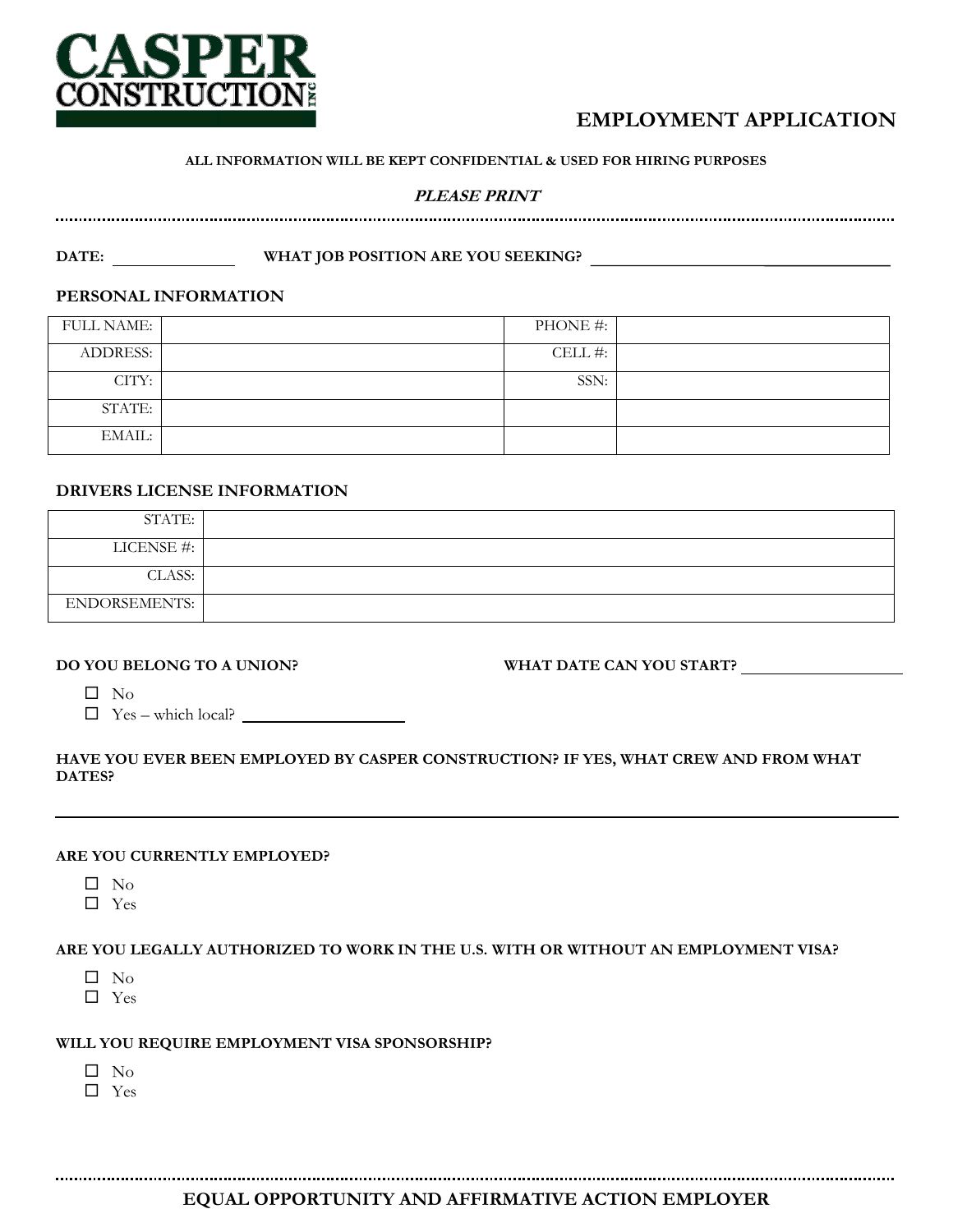## **ARE YOU WILLING TO TRAVEL?**

- $\square$  No
- □ Yes
- $\Box\,$  No
- □ Yes

## **WORK EXPERIENCE—**last 5 years

| EMPLOYER | <b>DATES OF</b><br><b>EMPLOYMENT</b><br>(MM/YY) | $\ensuremath{\mathit{SUPERVISOR}}$<br>(NAME & PHONE #) | EMPLOYMENT DUTIES |
|----------|-------------------------------------------------|--------------------------------------------------------|-------------------|
|          |                                                 |                                                        |                   |
|          |                                                 |                                                        |                   |
|          |                                                 |                                                        |                   |
|          |                                                 |                                                        |                   |
|          |                                                 |                                                        |                   |
|          |                                                 |                                                        |                   |

#### **EDUCATION HISTORY**

|                          | NAME OF SCHOOL | DIPLOMA/DEGREE | YEARS COMPLETED | <i>GRADUATION</i><br>DATE |
|--------------------------|----------------|----------------|-----------------|---------------------------|
| HIGH SCHOOL/GED          |                |                |                 |                           |
| COLLEGE/UNIVERSITY       |                |                |                 |                           |
| TRADE/GRADUATE<br>SCHOOL |                |                |                 |                           |

## **APPLICABLE EDUCATION & SAFETY TRAINING**

|                          | STATE | SUPERVISOR OR WORKER | EXPIRATION DATE |
|--------------------------|-------|----------------------|-----------------|
| HAZMAT/HAZWOPER          |       |                      |                 |
| <b>MSHA</b>              |       |                      |                 |
| CPR / FIRST AID          |       |                      |                 |
| <b>ASBESTOS</b>          |       |                      |                 |
| PIPELAYER "BLUE"<br>CARD |       |                      |                 |
| <b>OTHER</b>             |       |                      |                 |

**EQUAL OPPORTUNITY AND AFFIRMATIVE ACTION EMPLOYER**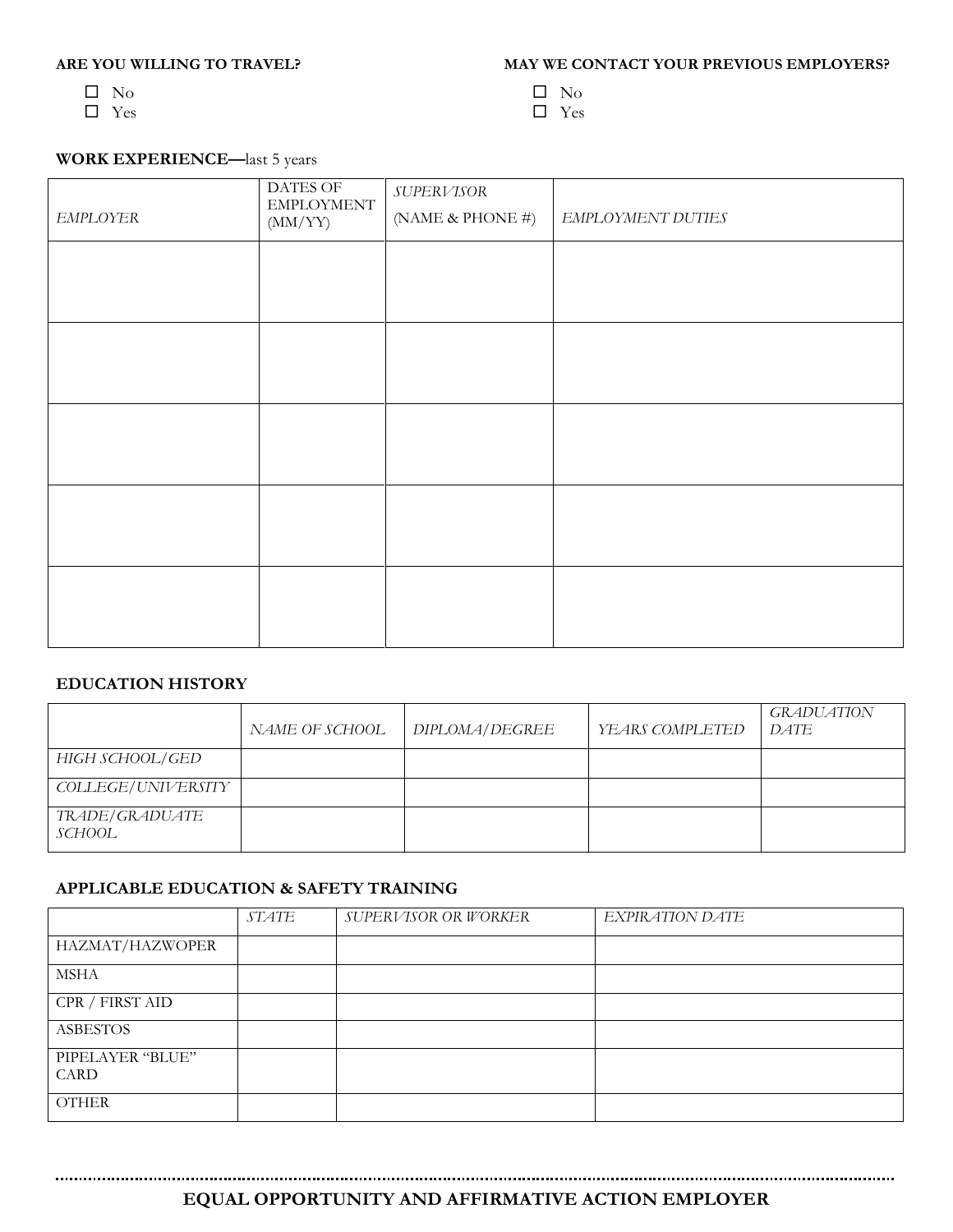#### **PLEASE LIST ANY OTHER QUALIFICATIONS AND SKILLS YOU BELIEVE ARE RELEVANT TO POSITION BEING APPLIED FOR.**

#### **REFERENCES** - Please list three (3) **professional** references

| NAME | <b>ORGANIZATION</b> | PHONE NUMBER | <b>RELATION</b> |
|------|---------------------|--------------|-----------------|
|      |                     |              |                 |
|      |                     |              |                 |
|      |                     |              |                 |

This is to affirm Casper Construction, Inc.'s policy of providing Equal Opportunity to all employees and applicants for employment in accordance with all applicable Equal Employment Opportunity/Affirmative Action laws, directives and regulations of Federal, State and Local governing bodies or agencies thereof. Our organization will not discriminate against or harass any employee or applicant for employment because of race, color, creed, religion, national origin, sex, sexual orientation, disability, age, marital status, membership or activity in a local human rights commission, or status with regard to public assistance.

#### **Please read the following statements. If they are accurate, please sign this application form. Applications which are not signed will not be considered as properly completed.**

I certify that all the information given on this job application form is true, complete, and correct to the best of my knowledge. By signing this form, I am acknowledging that any false or misleading information supplied by me shall be grounds for not hiring me. I am also acknowledging that any false or misleading information supplied by me shall be grounds for automatic discharge from employment, should this fact be discovered after I have been hired.

I authorize any current and former employers listed in this application to release public and/or private personnel data (as defined in MS 13.43) to Casper Construction, Inc., and I authorize persons contacted by Casper Construction, Inc. to respond to questions. I also authorize Casper Construction, Inc. to conduct a criminal background check on me. I understand that potential consideration for employment is conditioned upon the results of a reference and/or criminal background check and authorize Casper Construction, Inc. to investigate statements made by me on the job application and/or during the interview process.

I authorize Casper Construction, Inc. to investigate all statements and information included on this application, including but not limited to my employment record. I release Casper Construction, Inc. and all educational institutions, employers and personal references I have listed herein, and their employees, officers and agents, from any and all liability for all claims or damages of any kind in connection with the release of information about me to Casper Construction, Inc. pursuant to this authorization, and do hereby further agree to defend, indemnify and hold harmless Casper Construction, Inc., educational institutions, employers and personal references from and against any and all such actions, causes of actions, suits, losses, liabilities, damages and expenses (including attorneys' fees).

I understand that this application is not a contract of employment.

#### **NOTICE: CASPER CONSTRUCTION IS A DRUG FREE WORKPLACE. PRE-EMPLOYMENT DRUG SCREENING AND RANDOM TESTING WILL BE REQUIRED DURING YOUR EMPLOYMENT.**

**Signature: Date:**

#### **EQUAL OPPORTUNITY AND AFFIRMATIVE ACTION EMPLOYER**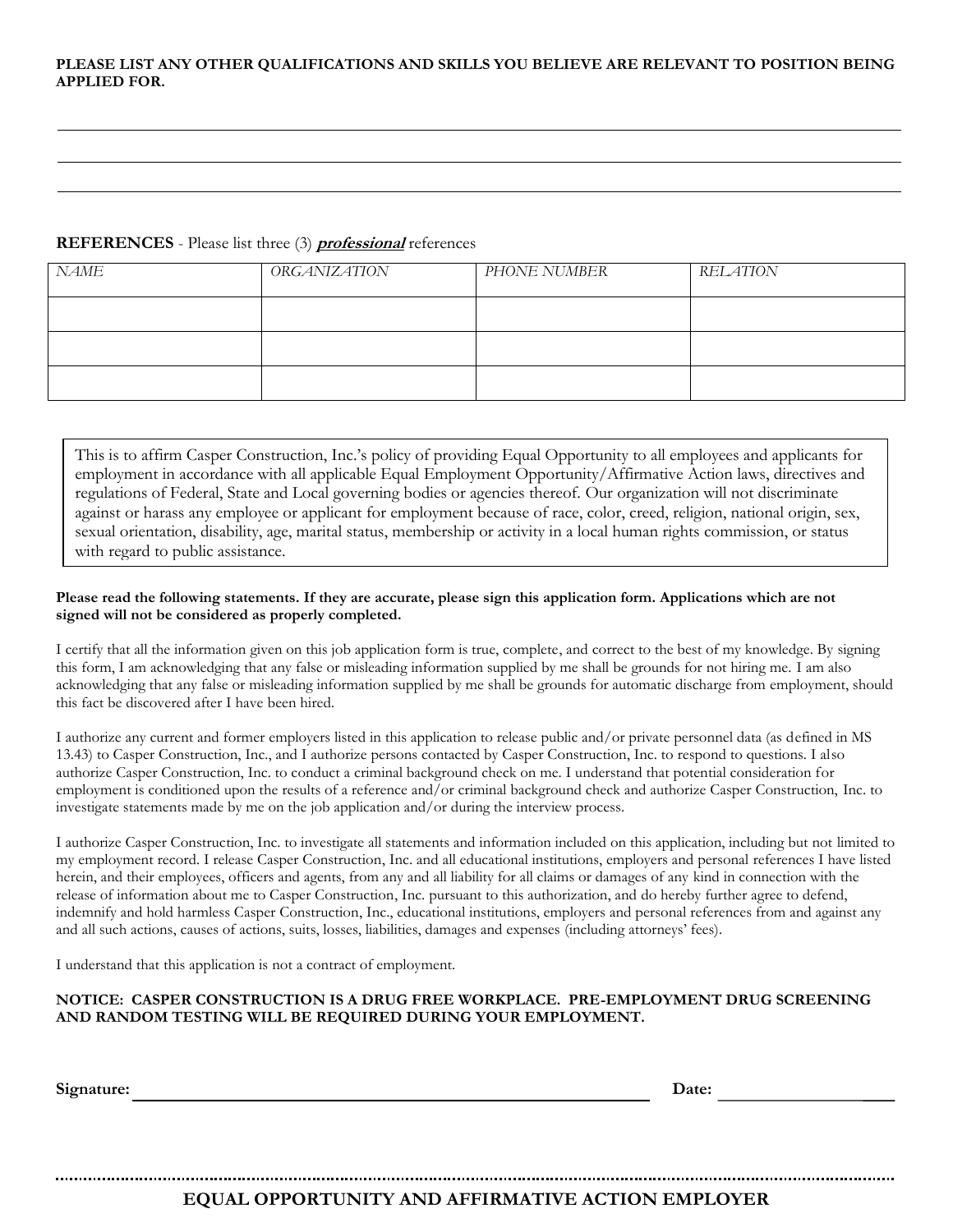

## **ACKNOWLEDGMENT AND AUTHORIZATION FOR BACKGROUND CHECK**

| Applicant/Employee Information |                 |                |  |
|--------------------------------|-----------------|----------------|--|
| Last Name:                     | First Name:     | Middle:        |  |
| AKA's/Maiden/Other Names Used: |                 |                |  |
| <b>Present Street Address:</b> |                 |                |  |
| City:                          | State:          | Zip:           |  |
| Social Security Number:        | Date of Birth:  | Sex:<br>M<br>F |  |
| Driver's License Number:       | State of Issue: |                |  |

I acknowledge receipt of the separate document entitled DISCLOSURE REGARDING BACKGROUND INVESTIGATION and A SUMMARY OF YOUR RIGHTS UNDER THE FAIR CREDIT REPORTING ACT and certify that I have read and understand both of those documents. I hereby authorize the obtaining of "consumer reports" and/or "investigative consumer reports" by **CASPER CONSTRUCTION, INC.** ("the Company") at any time after receipt of this authorization and throughout my employment or performance of services, if applicable. I agree that these reports may be delivered to me in either written or electronic form. To this end, I hereby authorize, without reservation, any law enforcement agency, administrator, state or federal agency, institution, school or university (public or private), information service bureau, employer, or insurance company to furnish any and all background information, including criminal background information, requested by **PTC Assist LLC, 9 Compound Drive, Hutchinson, Kansas 67502; telephone: 620-669-4484, [www.ptcassist.com](http://www.ptcassist.com/)** and/or the Company. I agree that a facsimile ("fax"), electronic or photographic copy of this Authorization shall be as valid as the original.

**New York applicants/employees:** Upon request, you will be informed whether or not a consumer report was requested by the Company, and if such report was requested, informed of the name and address of the consumer reporting agency that furnished the report. You have the right to inspect and receive a copy of any investigative consumer report requested by the Company by contacting the consumer reporting agency identified above directly. By signing below, you acknowledge receipt of Article 23-A of the New York Correction Law.

**New York City applicants/employees:** You acknowledge and authorize the Company to provide any notices required by federal, state or local law to you at the address(es) and/or email address(es) you provided to the Company.

**Washington State applicants/employees**: You have the right to request from the consumer reporting agency a written summary of your rights and remedies under the Washington Fair Credit Reporting Act.

### **California, Minnesota and Oklahoma applicants/employees:**

 $\Box$  Check this box to receive a copy of any consumer report, and/or investigative consumer report (as defined by applicable California state law) if one is obtained.

 *Email Address*: \_\_\_\_\_\_\_\_\_\_\_\_\_\_\_\_\_\_\_\_\_\_\_\_\_\_\_\_\_\_\_\_\_\_\_\_\_\_\_\_\_\_\_\_\_\_\_\_\_\_\_

Signature: \_\_\_\_\_\_\_\_\_\_\_\_\_\_\_\_\_\_\_\_\_\_\_\_\_\_\_\_\_\_\_\_\_\_\_\_\_\_\_\_\_ Date: \_\_\_\_\_\_\_\_\_\_\_\_\_\_\_\_\_\_\_\_\_